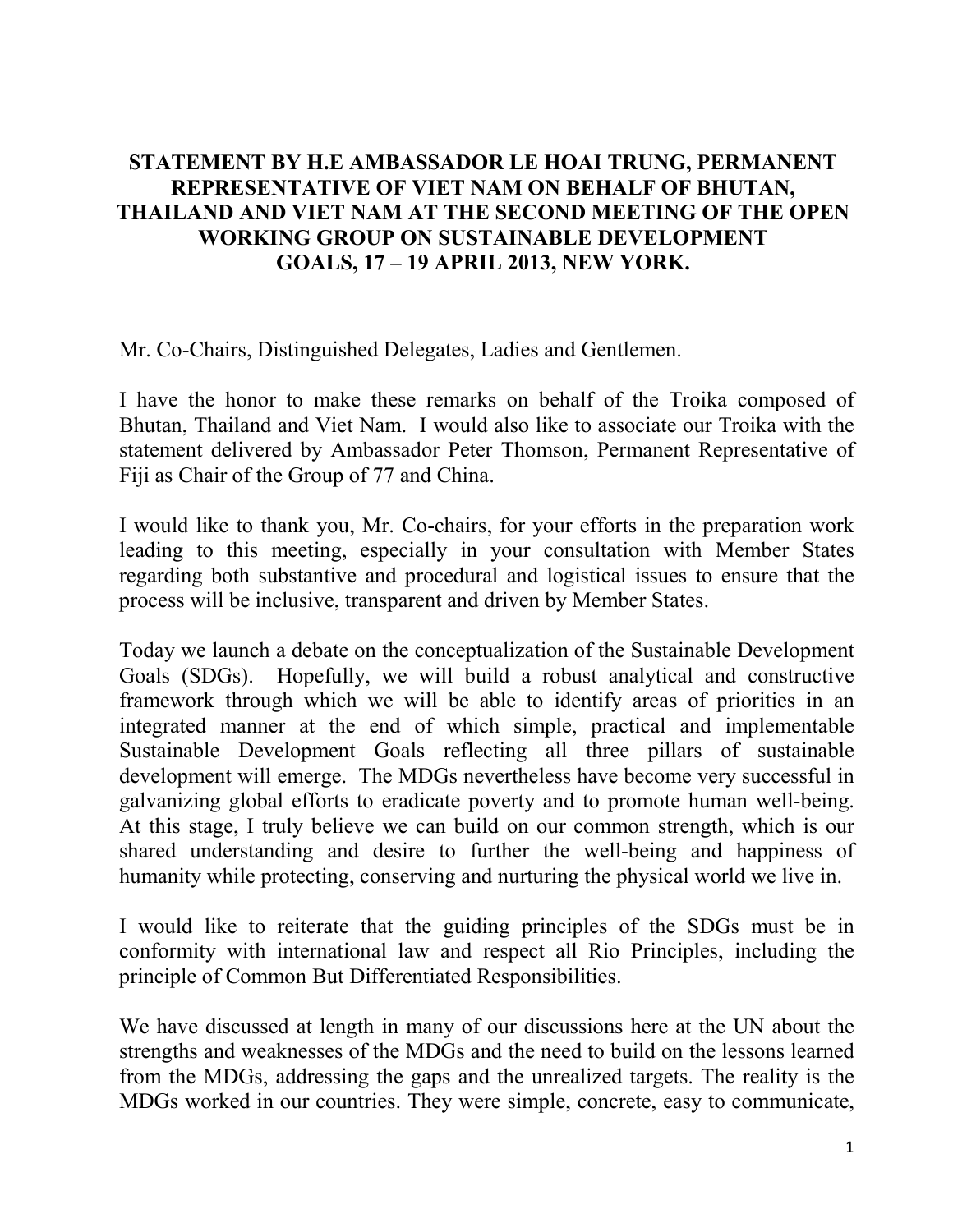to understand and to measure. In this context, we should build SDGs upon the lessons learnt from MDGs, yet allow those who are having obstacles realizing the current MDGs space for convergence in terms of progress with others, while expanding further goals stemming from the conversation we have today and during the SDG formulation process.

While poverty eradication should remain an overarching goal, the new framework should also aim to incorporate the following elements: ensuring sustainability, building resilience and reducing inequality.

**Ensuring sustainability**: Sustained and inclusive economic growth and job creation with a focus on youth employment should be further pursued. In this regard, education for all as well as quality education should be key to promote and create quality human capital and consequently to address youth unemployment.

The new framework should also take into account the inter-generational aspect of development. Water, food and energy security are aspects that can help address this inter-generational sustainable development.

 **Building resilience**: The new framework should incorporate instruments that help absorb shocks and build resilience. Fundamental health-related goals of the MDGs are still relevant but the new framework should be ambitious. We should strive to move towards a world where all citizens are provided access to health coverage.

Moreover, the development gains can be wiped out overnight by increasingly common large-scale natural disasters. In this regard, disaster risk reduction and preparedness should be duly incorporated.

**Reducing inequality:** All the gains we will be achieving will be meaningless if they cannot be shared by all parts of society. While the international community has made overall progress towards achieving the MDGs, internal disparity persists in many parts of the world. The new framework should strive to address both international and internal disparity.

Mr. Co-chairs,

We have identified a non-exhaustive preliminary list of priorities in the 3 pillars of sustainable development.

On the economic pillar: financial stability, sustainable economic growth, taking steps towards transforming into green economy, development of clean and